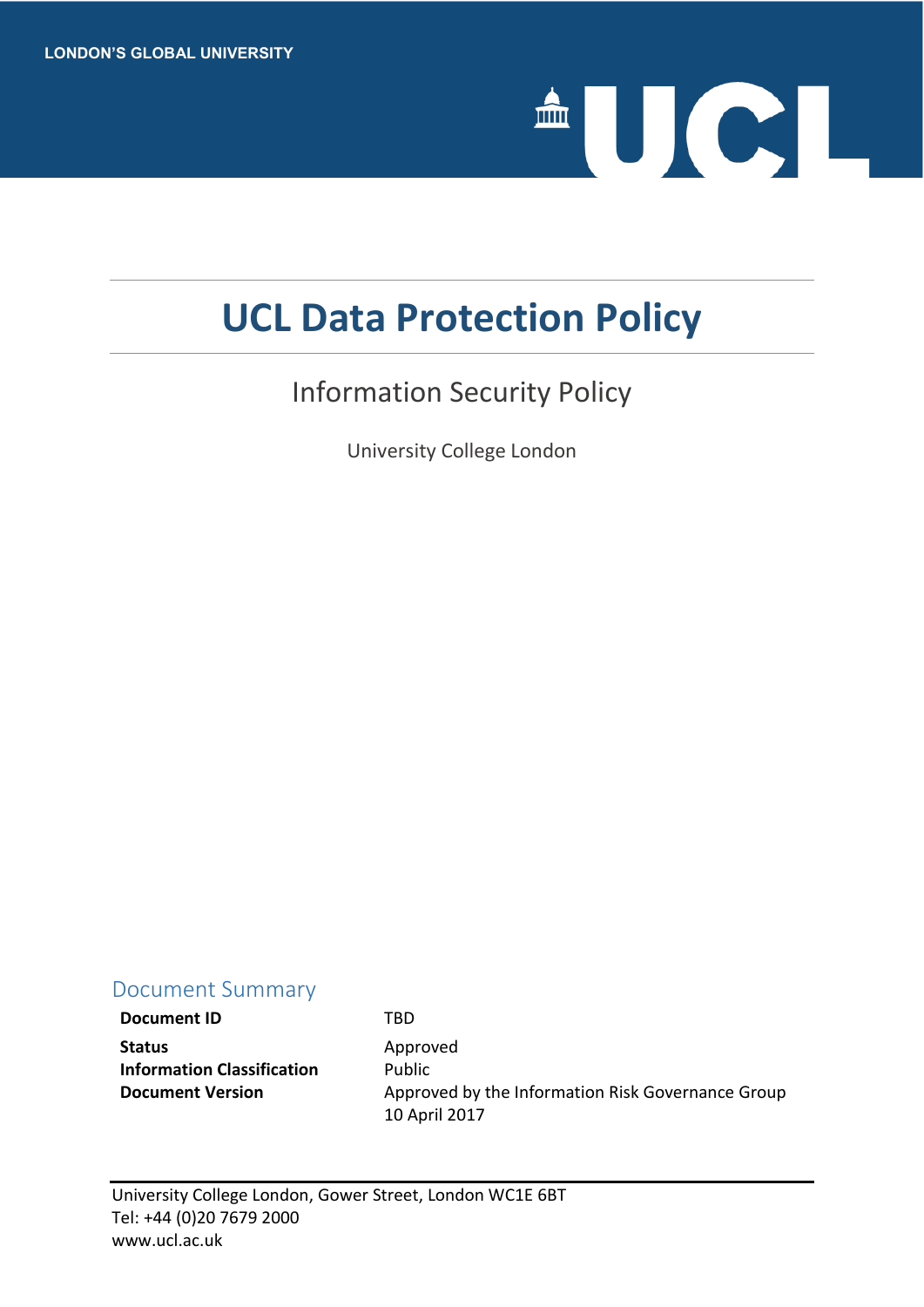## 1. Purpose and objectives

This policy forms part of University College London's commitment to the safeguarding of personal data processed by its staff and students. (Processing has a very broad definition, and includes activities such as creating, storing, consulting, amending, disclosing and destroying data.) Its objectives are:

- To help staff and students recognise personal data
- To help them understand their rights and obligations with respect to personal data for which UCL is data controller or has been designated as data processor.

## 2. Introduction

UCL processes the personal data of living individuals such as its staff, students, contractors, research subjects and customers. This processing is regulated by the Data Protection Act 1998 (DPA). The UK's regulator for the DPA is the Information Commissioner's Office.

It is the duty of data controllers such as UCL to comply with the data protection principles (see the Annex to this Policy) with respect to personal data. This policy describes how UCL will discharge its duties in order to ensure continuing compliance with the DPA in general and the data protection principles and rights of data subjects in particular. The principles are listed in the Annex to this Policy.

## 3. Scope

This policy is a supporting policy of the UCL Information Security Policy. Its scope is as defined in section 1.4 of that Policy:

"The policy applies to all staff and students of UCL and all other computer, network or information users authorized by the College or any department thereof. It relates to their use of any UCL-owned facilities (and those leased by or rented or on loan to UCL), centrally managed or otherwise; to all private systems (whether owned, leased, rented or on loan) when connected to the UCL network; to all UCL-owned or licensed data and programs (wherever stored); and to all data and programs provided to UCL by sponsors or external agencies (wherever stored). The policy also relates to paper files and records created for the purposes of UCL business."

## 4. Roles and responsibilities

## **Information Risk Governance Group (IRGG)**

The IRGG is a standing committee accountable to the Risk Management Working Group (RMWG). Its purpose is to support and drive the effective management of information risk across UCL, and to provide the RMWG with the assurance that best practice mechanisms for information governance are in place across UCL.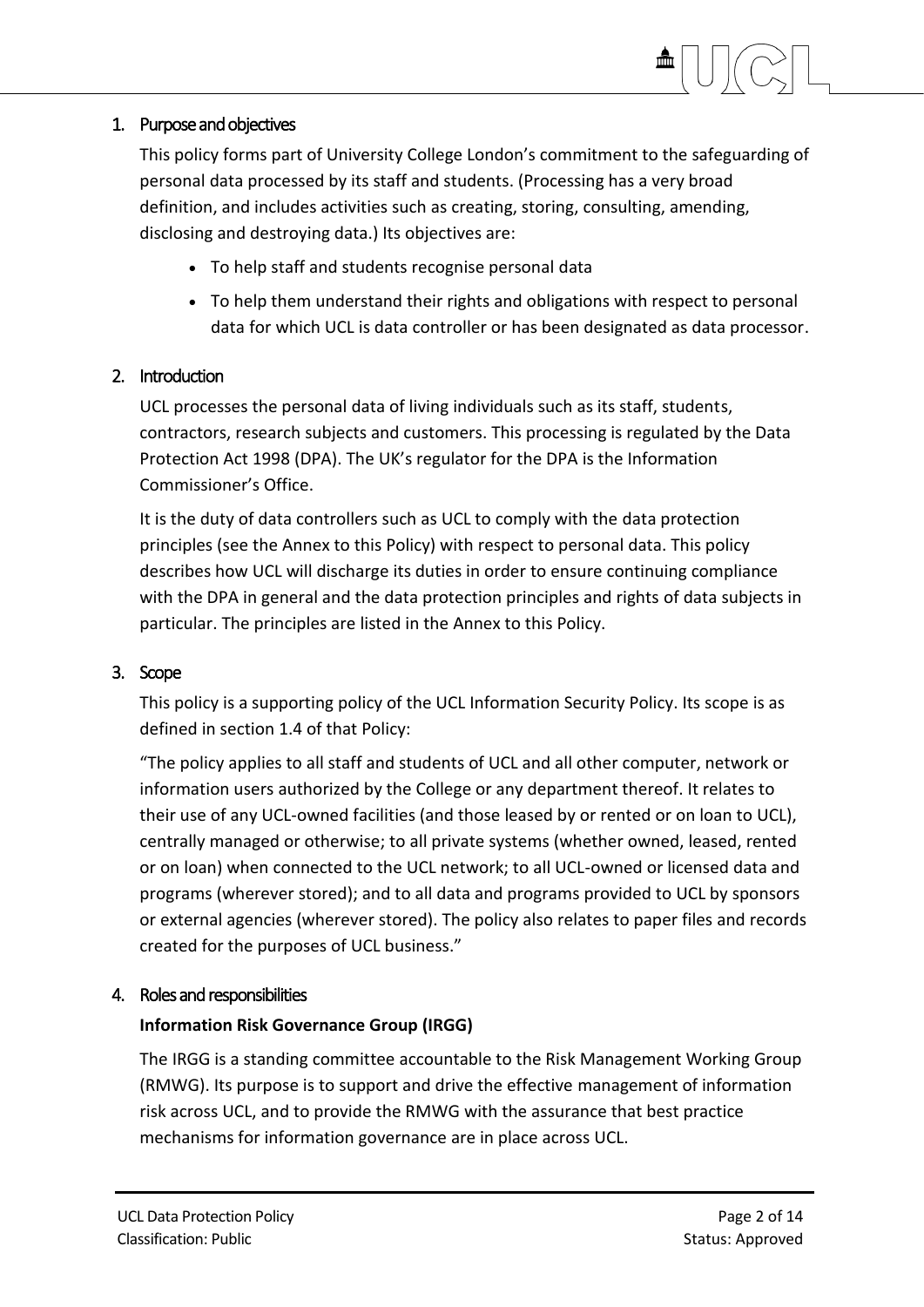## **Information Risk Management Group (IRMG)**

The IRMG is a standing committee accountable to the IRGG. Its purpose is to monitor, assess and prioritise information risks, and forward risk treatment proposals to the IRGG for review. The IRMG's secondary role is to consult with the broader community of Deans and Heads of Faculty to validate risk treatment proposals, and identify how to transcend any cultural, economic or organisational barriers to implementation.

The IRMG will operate in concert with its peer group, the Security Working Group (SWG) to ensure that both the technical and business aspects of information risk are taken into account in risk treatment activities.

The scope of the IRMG includes information in all its forms and includes, for example, paper-based information as well as information held electronically.

## *Security Working Group (SWG)*

The SWG is a standing committee accountable to the Infrastructure & Common IT Shared Services Group (IISG). Its purpose is to classify any identified concerns as "new and real risks" or as "no concern". The SWG will advise on threats and vulnerabilities, identify and highlight shared UCL issues, and create ad hoc groups to facilitate the development of risk treatment proposals.

The SWG will operate in concert with its peer group, the IRMG to ensure that both the technical and business aspects of information risk are taken into account in risk treatment activities.

## *Data Protection Officer*

The Data Protection Officer has primary responsibility for UCL's compliance with the DPA. This comprises:

- maintaining UCL's notification with the Information Commissioner's Office
- ensuring completion of the Annual Survey of Personal Data Holdings
- handling subject access requests and requests from third parties for personal data
- promoting and maintaining awareness of the DPA and regulations, including training
- investigating losses and unauthorised disclosures of personal data.

The DPO is UCL's main contact for the Information Commissioner's Office.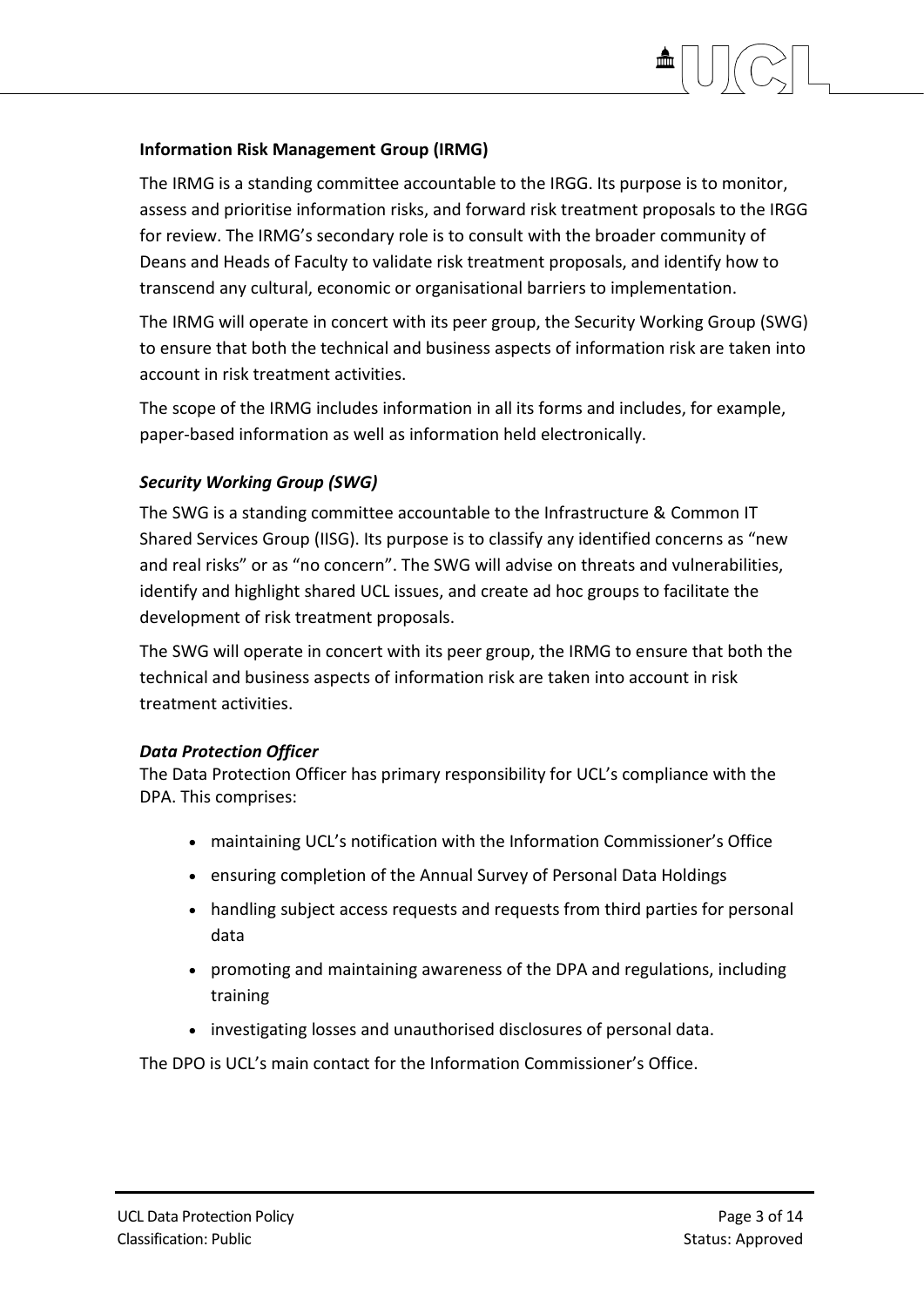## *Heads of Department / Division*

Heads of Department / Division are responsible for ensuring their staff understand the role of the data protection principles in their day-to-day work, through induction, training and performance monitoring, and for monitoring compliance within their own areas of responsibility. They should also ensure Data Protection Coordinators are designated for their departments or divisions, and provided with appropriate training and support.

## *Data Protection Coordinators*

Coordinators are required to:

- advise staff and students in their departments on the implementation of and compliance with this policy and any associated guidance / codes of practice
- ensure appropriate technical and organisational measures are taken within their departments to ensure against unauthorised or unlawful processing of personal data and against accidental loss or destruction of, or damage to, personal data
- support UCL's notification with the Information Commissioner's Office by maintaining the register of holdings of personal data, including databases and relevant filing systems, and the purposes of processing
- keep the Data Protection Officer informed of changes in the collection, use, and security of personal data within their department
- report any loss of personal data to the Head of Department / Division and the Data Protection Officer
- ensure the proper completion of applications for the data protection registration of new research projects before they are submitted to the Records **Office**
- confirm compliance with the PCI Data Security Standard in relation to the records of credit card payments made through the department.

## *Data Owner*

Data Owners are responsible for:

- establishing and monitoring measures, in accordance with this policy and the information security policy, to protect any holdings of personal data for which they are responsible
- ensuring that those holdings are registered as part of the annual survey of personal data holdings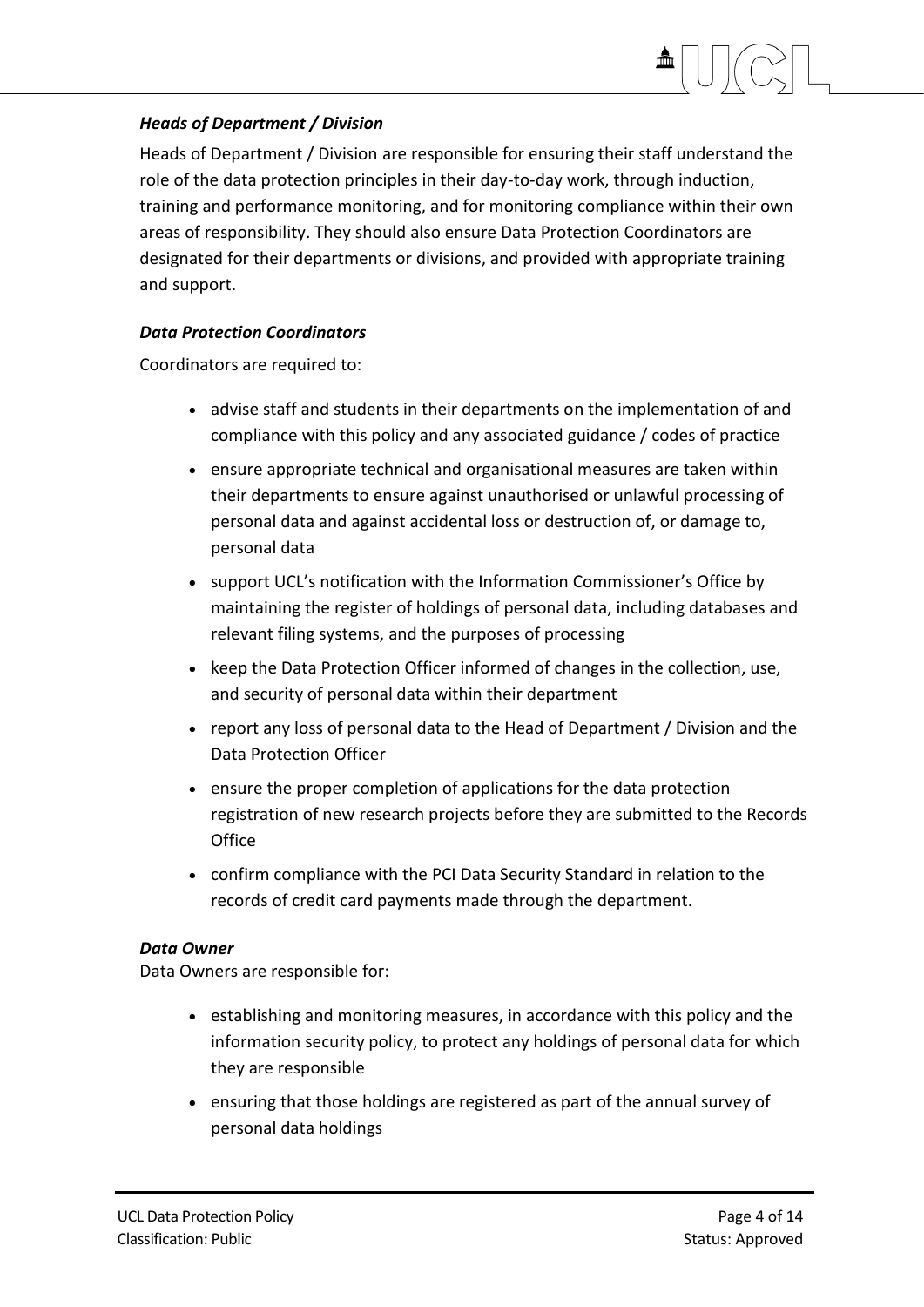

- ensuring that any transfer of personal data to third parties is authorised, lawful and uses appropriate safe transport mechanisms such as encryption.
- authorising the downloading of electronic personal data on to portable devices or the removal of manual personal data from UCL premises
- informing their departmental Data Protection Coordinator when new holdings of personal data are established or when the purposes of processing change.

## *Data Custodians*

Data Custodians should ensure that their processing of personal data is compatible with the data protection principles, including the security and integrity of data sets.

## *Data Processors*

Data processors have a contractual responsibility to act only on UCL's instructions and to ensure that their processing of personal data provided by UCL is carried out in compliance with this policy and in accordance with the eight data protection principles. There should be a written agreement with data processors which adequately addresses these responsibilities.

## *Staff and students*

All staff and students are responsible for:

- ensuring that their processing of personal data, including research data, in all formats (e.g. electronic, microfiche, paper, etc.) is compatible with the data protection principles
- raising any concerns in respect of the processing of personal data with the Data Protection Officer
- promptly passing on to the Data Protection Officer all subject access requests and requests from third parties for personal data
- reporting losses or unauthorised disclosures of personal data to the Data Protection Coordinator.

In order that UCL can continue to comply with the fourth data protection principle, staff and students should ensure the personal data they provide about themselves is up to date.

## 5. Security of personal data

All staff and students processing personal data for which UCL is data controller or has been designated as data processor should ensure that the data are secure: appropriate measures must be taken to prevent unauthorised access, disclosure and loss. Staff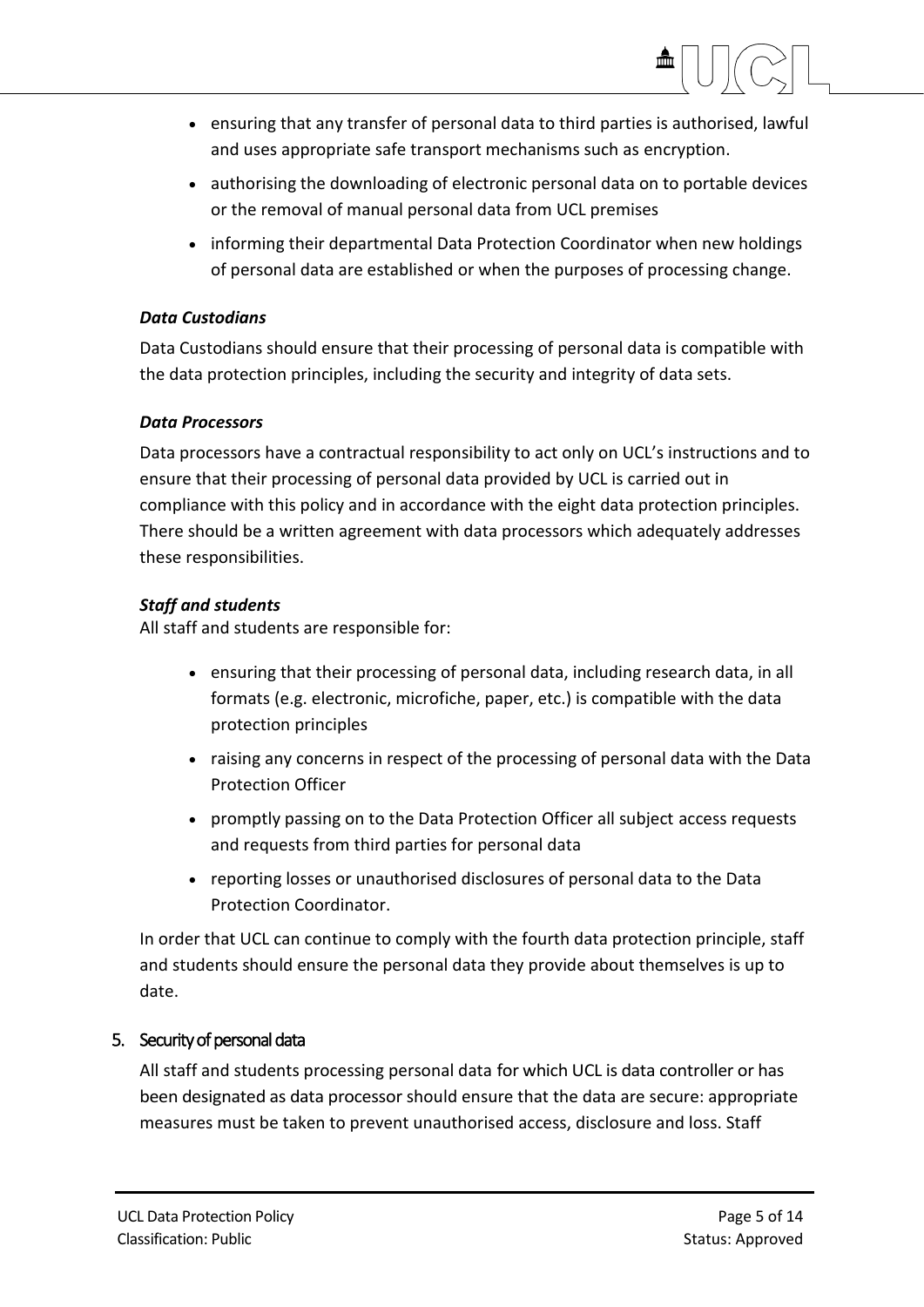whose work includes responsibility for supervision of students have a duty to ensure that students observe the eight principles of the Act.

It should not be necessary to store electronic personal data on portable devices such as laptops, USB flash drives, portable hard drives, CDs, DVDs, or any computer not owned by UCL. Similarly, personal data should not be regularly removed from UCL premises. In the case of electronic data, to minimise the risk of loss or disclosure, a secure remote connection to UCL must be used.

Use of externally hosted services (e.g. cloud) for the processing of personal data for which UCL is the data controller or has been designated as a data processor should be restricted to services for which UCL has entered into an enterprise agreement. Assurance must also have been provided by the vendor that personal data will not be transferred outside the EEA without an adequate level of protection. Advice and approval should be sought from the Data Protection Officer before entering into an agreement with a vendor based outside the EEA.

Downloading personal data on to portable devices or taking personal data off-site must be authorised in writing by the Data Owner, who must explain and justify the operational need in relation to the volume and sensitivity of the data. The data must be strongly encrypted. Users should only store the data necessary for their immediate needs and should remove the data as soon as possible. To avoid loss of encrypted data, or in case of failure of the encryption software, an unencrypted copy of the data must be held in a secure environment. The Information Security Group's guidance on encryption should be followed:

## *https://www.ucl.ac.uk/informationsecurity/itsecurity/knowledgebase/securitybaselin es/encryption*

Manual personal data and portable electronic devices should be stored in locked units, and they should not be left on desks overnight or in view of third parties.

In order to comply with the fifth data protection principle personal data should be securely destroyed when no longer required, with consideration for the format of the data. The Information Security Group's guidance should be followed for electronic data: *https://www.ucl.ac.uk/informationsecurity/itsecurity/knowledgebase/securitybaselin es/secure\_disposal\_guidelines*

Personal data must not be disclosed unlawfully to any third party. Transfers of personal data to third parties must be authorised in writing by the data owner and protected by adequate contractual provisions or data processor agreements, agree with UCL's notification and must use safe transport mechanisms.

All losses of personal data must be reported to the Departmental Data Protection Coordinator and the Data Protection Officer. Negligent loss or unauthorised disclosure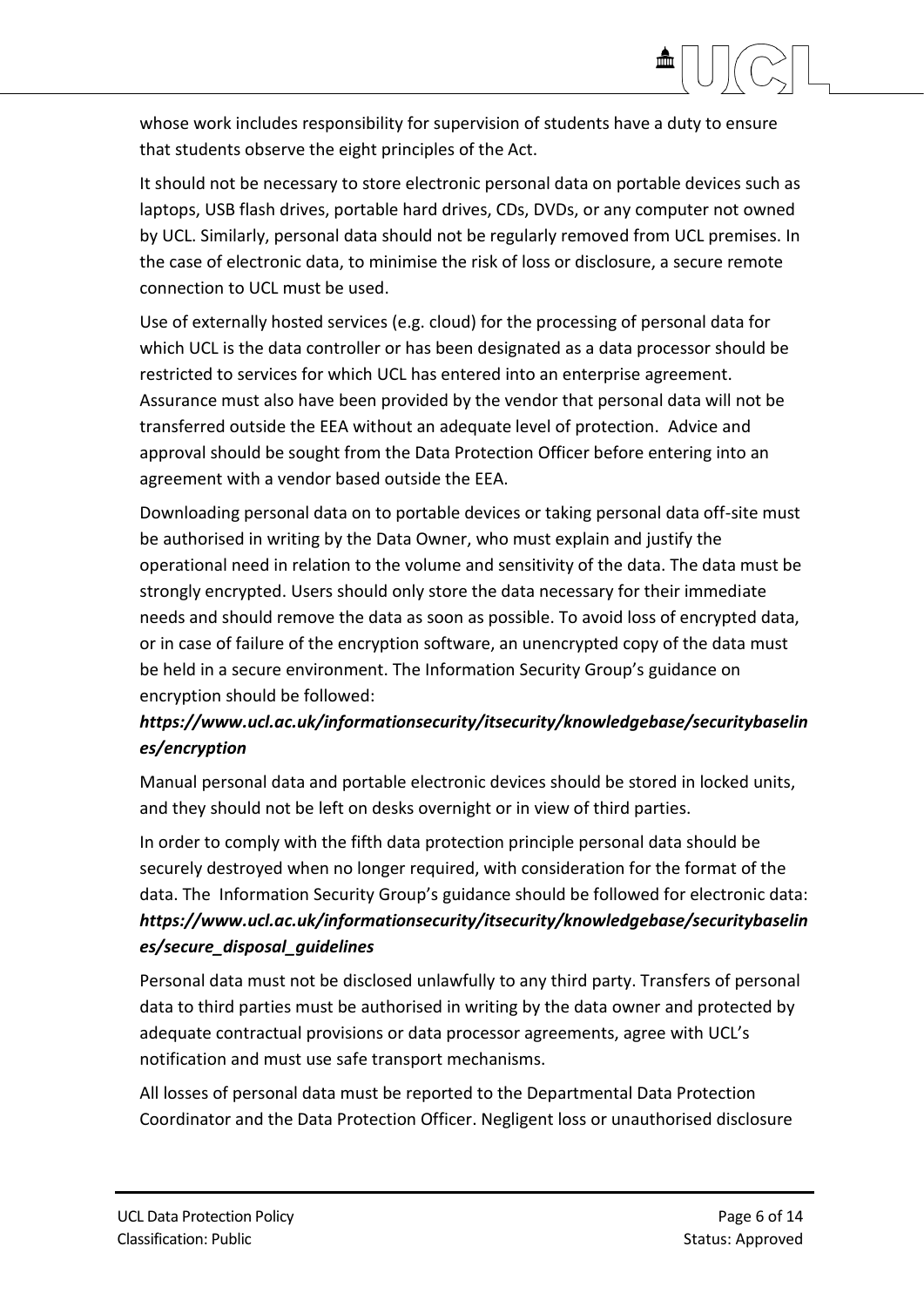of personal data, or failure to report such events, may be treated as a disciplinary matter and could be considered gross misconduct.

## 6. Publication of staff information

UCL will make public as much corporate information as possible. The following types of personal information will usually be published:

- Names of members of the Council and the Provost's Senior Management Team
- Directories of staff, including name, internal telephone number and UCL email address
- Research expertise and academic achievements of academic and research staff
- Publication of research grants and awards

However, there are circumstances in which, for security and other reasons, agreed subsets of the above data about UCL staff will not be published in line with UCL's exdirectory policy. See *http://www.ucl.ac.uk/isd/how-to/ucl-directory/ucl-directory-exdirectory* for further information.

## 7. Access to personal data

## **7.1. Subject access rights**

Data subjects have a right of access to their personal data, including some unstructured manual personal data. Subject access requests must be made in writing, including Form 6 (*https://www.ucl.ac.uk/legal-services/guidance/subjectaccess-request-sar-overview*) or otherwise and sent to the Data Protection team. Data subjects must prove their identity.

Copies will be provided in permanent form promptly and in any event within 40 days. In the case of a request made in relation to examination marks or results, the timescale is extended to the earlier of:

- five months from the day on which the request was received; or
- 40 days from the announcement of the examination results.

Some personal data are exempt from the right of subject access, including confidential references provided by UCL, examination scripts and some research data.

UCL does not charge a fee for subject access requests.

## **7.2. Monitoring**

It is sometimes necessary for UCL to monitor information and communications. This may include personal data. The circumstances in which monitoring may be carried out, and procedures for doing so, are described in the UCL Policy on Monitoring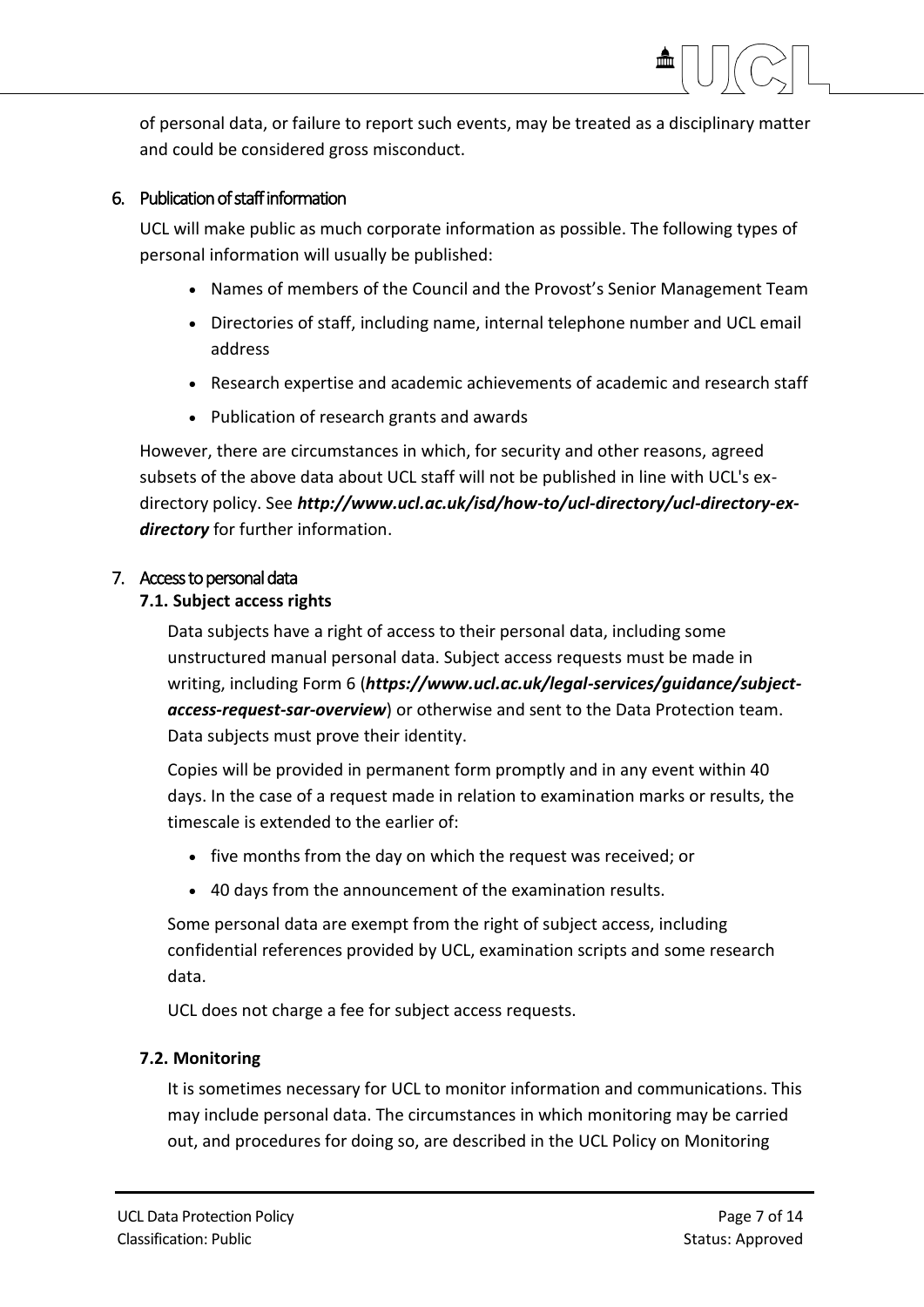## Computer and Network Use:

## *https://www.ucl.ac.uk/informationsecurity/policy/policy/public-policy/Monitoring*

## **7.3. Third party access**

In certain circumstances the DPA provides for disclosure of personal data, without the consent of the data subject, to certain organisations. Requests for such disclosures from third parties, such as the police, UK Border Agency, local authorities or sponsors, should be made in writing and handled by the Data Protection Officer. This will ensure the validity of the request and any warrants or orders of court can be checked. Staff disclosing personal data may not be protected by an invalid warrant.

## 8. Records Management

Records in all formats containing personal data must be created, stored and disposed of in accordance with UCL's Records Management Policy and any associated procedures and codes of practice. They must be authentic, reliable and usable and capable of speedy and efficient retrieval. They must be retained for no longer than the periods permitted in UCL's retention schedule and, when no longer required for operational reasons, must be transferred to UCL's in-house records storage facility or institutional archive (if selected for permanent preservation) or disposed of securely and confidentially.

UCL Records Management Policy is here: *http://www.ucl.ac.uk/library/about/recordsoffice/policy*

UCL Retention Schedule is here: *http://www.ucl.ac.uk/library/about/recordsoffice/retention*

## 9. Research using personal data

Personal data processed for research, statistical and historical purposes must not be used to support decisions with respect to data subjects or processed so as to cause them substantial damage or distress. Notwithstanding the fifth data protection principle, such data may be kept indefinitely. They may also be further processed for other research purposes and are exempt from the right of subject access as long as the results of the research do not identify data subjects.

Staff and students using personal data for which UCL is data controller or has been designated as data processor in research must:

- understand how personal data may be used in research
- use the minimum data necessary for the research, including, wherever possible, anonymised or pseudonymised data
- ensure their processing complies with all the data protection principles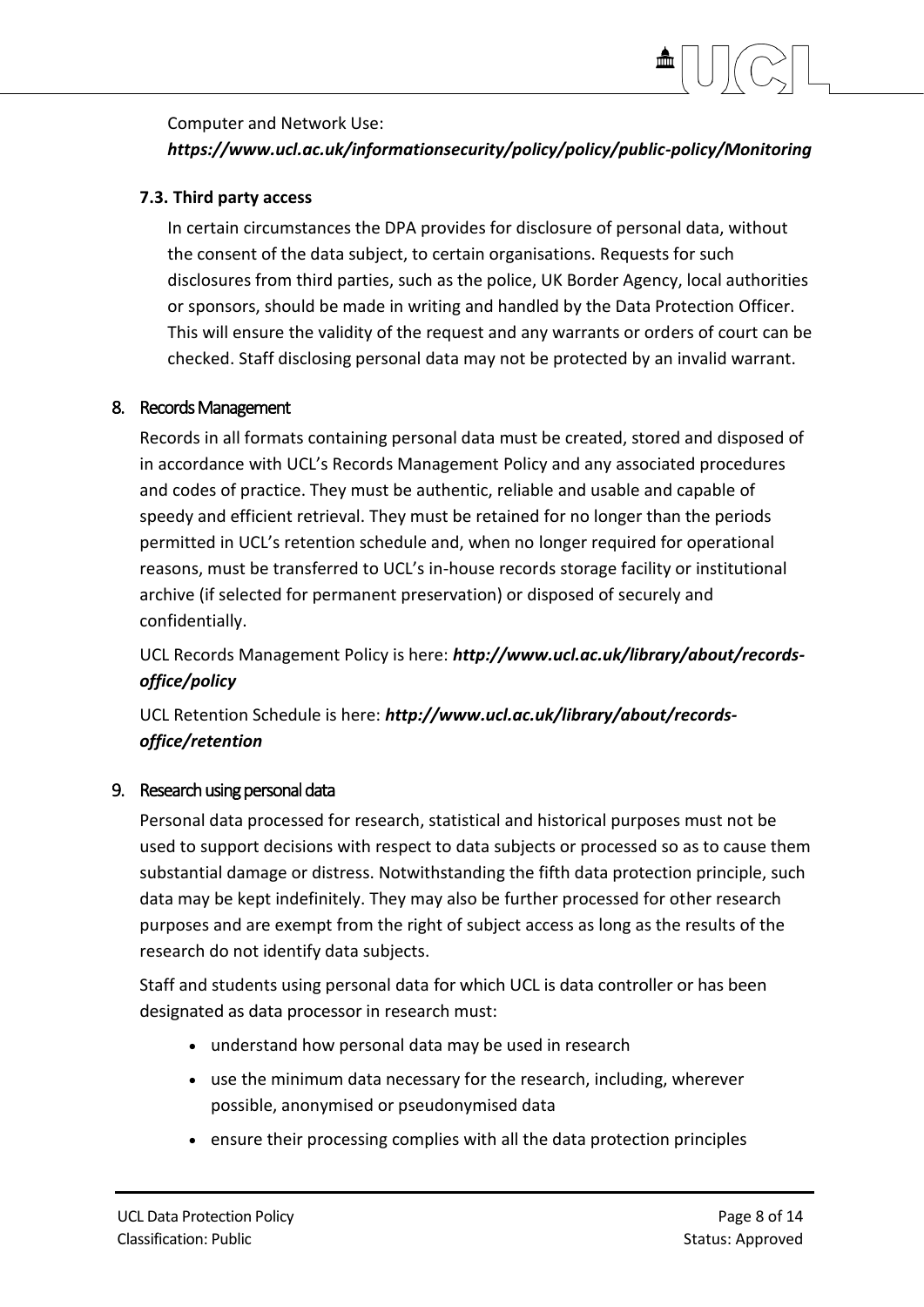- inform Data Protection Coordinators about research before processing of personal data begins
- register all research projects involving personal data with the Data Protection team before processing begins
- where relevant, inform data subjects about the purposes of the processing and ensure valid written consent is obtained
- ensure all personal data collected are necessary for the purpose(s) of the research
- $\bullet$  keep the data securely
- ensure personal data are destroyed confidentially, stored with the Records Office or otherwise disposed of in compliance with agreements with funders.

## 10. Status

This document is a part of UCL's information security policy and has been approved by UCL's Information Strategy Committee. It is a condition of employment that employees will abide by the regulations and policies made by UCL. Likewise, these latter are an integral part of the regulations for students.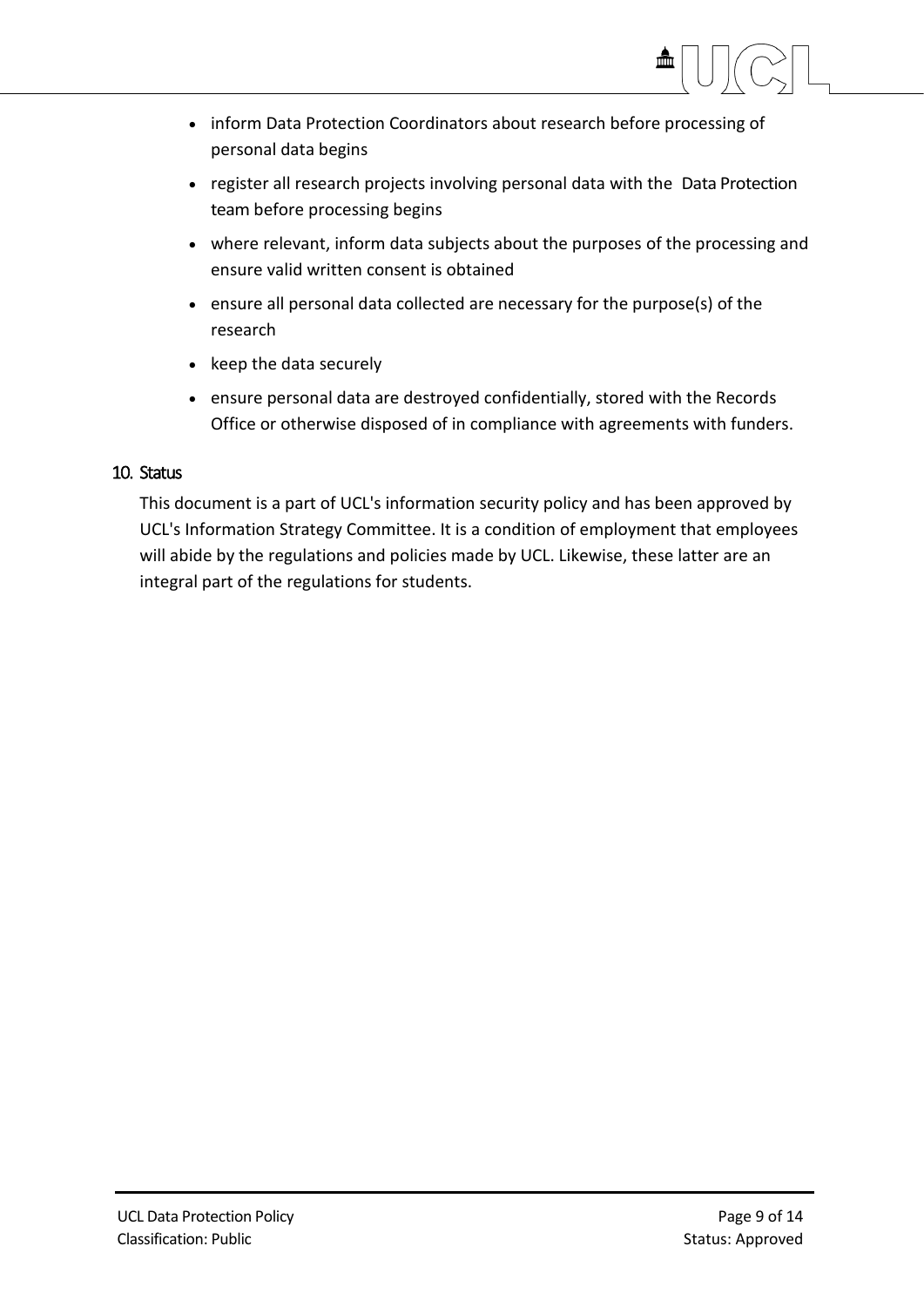## **ANNEX**

## **THE DATA PROTECTION PRINCIPLES**

It is the duty of data controllers and data processors to comply with all the data protection principles. These are set out in Schedule 1 of the Data Protection Act 1998, from which the following extract is taken:

- 1) Personal data shall be processed fairly and lawfully and, in particular, shall not be processed unless
	- a) at least one of the conditions in Schedule 2 is met, and
	- b) in the case of sensitive personal data, at least one of the conditions in Schedule 3 is also met.
- 2) Personal data shall be obtained only for one or more specified and lawful purposes, and shall not be further processed in any manner incompatible with that purpose or those purposes.
- 3) Personal data shall be adequate, relevant and not excessive in relation to the purpose or purposes for which they are processed.
- 4) Personal data shall be accurate and, where necessary, kept up to date.
- 5) Personal data processed for any purpose or purposes shall not be kept for longer than is necessary for that purpose or those purposes.
- 6) Personal data shall be processed in accordance with the rights of data subjects under this Act.
- 7) Appropriate technical and organisational measures shall be taken against unauthorised or unlawful processing of personal data and against accidental loss or destruction of, or damage to, personal data.
- 8) Personal data shall not be transferred to a country or territory outside the European Economic Area unless that country or territory ensures an adequate level of protection for the rights and freedoms of data subjects in relation to the processing of personal data.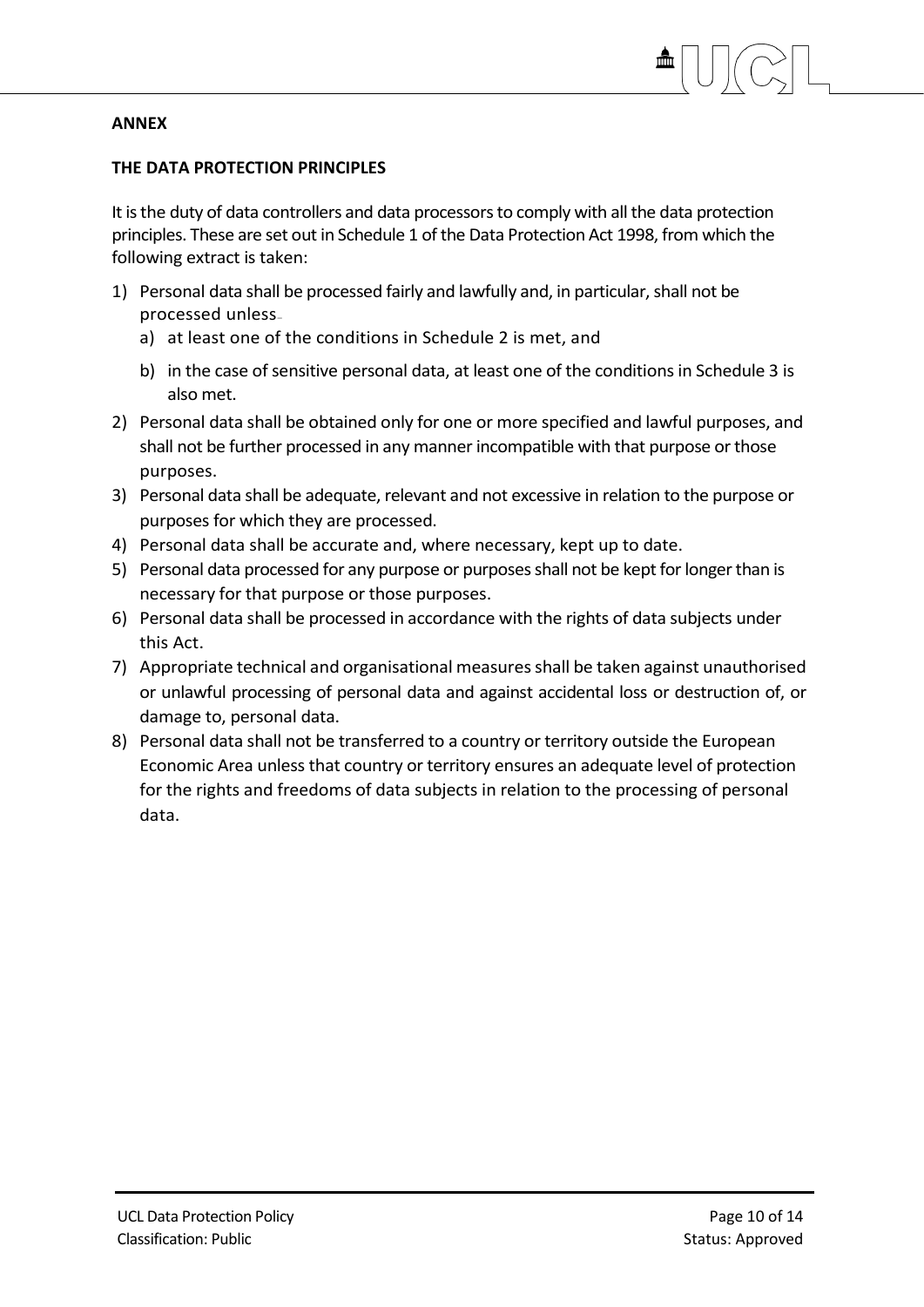## Document Control Sheet

#### Revision History

**Date of this revision:** 08.05.2018

## **Date of next revision:** TBD

| <b>Revision date</b> | <b>Summary of Changes</b>                                                                                                                                                                                                                                                                                                                                                                                                                                                                              |
|----------------------|--------------------------------------------------------------------------------------------------------------------------------------------------------------------------------------------------------------------------------------------------------------------------------------------------------------------------------------------------------------------------------------------------------------------------------------------------------------------------------------------------------|
| 08.05.2017           | <b>Section 7.1 Subject access rights</b><br>Updated URL from "https://www.ucl.ac.uk/legal-services/dp-subject-access-<br>request" to "https://www.ucl.ac.uk/legal-services/guidance/subject-access-<br>request-sar-overview"                                                                                                                                                                                                                                                                           |
| 10.01.2017           | <b>Section 1 Purpose and Objectives</b><br>added "for which UCL is data controller or has been designated as data<br>processor" to "To help them understand their rights and obligations with respect<br>to personal data"                                                                                                                                                                                                                                                                             |
|                      | <b>Section 4 Roles and responsibilities</b><br><b>Deleted</b> "Information Strategy Committee<br>The Committee is responsible for defining UCL's information security policy and<br>for ensuring it is discharged by all academic and administrative departments and<br>divisions through Heads of Departments."                                                                                                                                                                                       |
|                      | Added "Information Risk Governance Group (IRGG)<br>The IRGG is a standing committee accountable to the Risk Management Working<br>Group (RMWG). Its purpose is to support and drive the effective management of<br>information risk across UCL, and to provide the RMWG with the assurance that<br>best practice mechanisms for information governance are in place across UCL."                                                                                                                       |
|                      | Deleted "ICT Infrastructure Sub-Committee<br>ICT Infrastructure Sub-Committee advises the ISC on matters related to<br>compliance with this policy, and is responsible for regularly reviewing it for<br>completeness, effectiveness and usability."                                                                                                                                                                                                                                                   |
|                      | Added "Information Risk Management Group (IRMG)<br>The IRMG is a standing committee accountable to the IRGG. Its purpose is to<br>monitor, assess and prioritise information risks, and forward risk treatment<br>proposals to the IRGG for review. The IRMG's secondary role is to consult with the<br>broader community of Deans and Heads of Faculty to validate risk treatment<br>proposals, and identify how to transcend any cultural, economic or organisational<br>barriers to implementation. |
|                      | The IRMG will operate in concert with its peer group, the Security Working Group<br>(SWG) to ensure that both the technical and business aspects of information risk<br>are taken into account in risk treatment activities.<br>The scope of the IRMG includes information in all its forms and includes, for                                                                                                                                                                                          |
|                      | example, paper-based information as well as information held electronically."                                                                                                                                                                                                                                                                                                                                                                                                                          |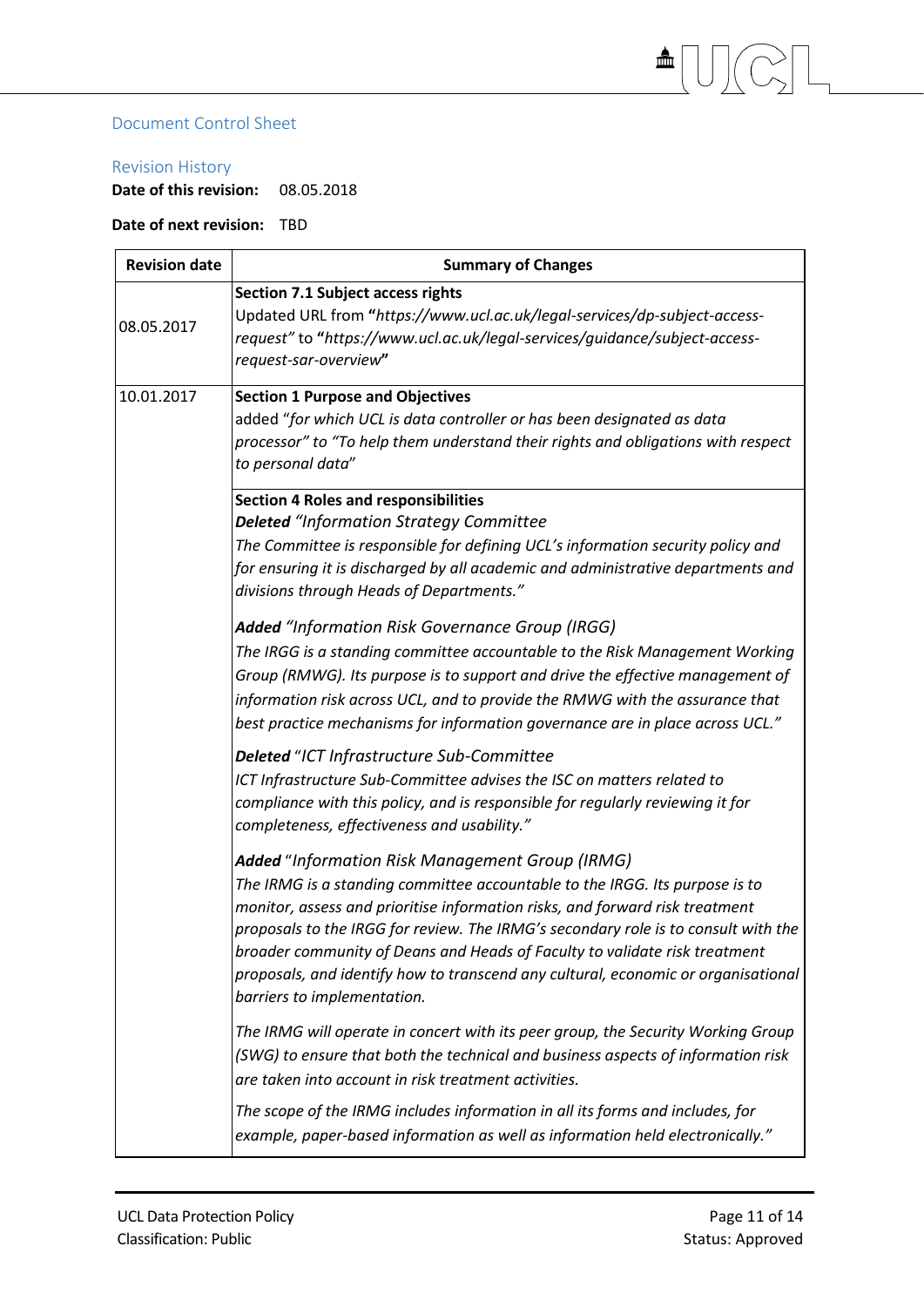*Deleted "The Security Working Group acts as a focus for technical and other issues relating to information security and data protection within UCL. It makes recommendations to the ICTISC on strategy and policy matters in relation to data protection, and receives reports from the Data Protection Officer." Added "The SWG is a standing committee accountable to the Infrastructure & Common IT Shared Services Group (IISG). Its purpose is to classify any identified concerns as "new and real risks" or as "no concern". The SWG will advise on threats and vulnerabilities, identify and highlight shared UCL issues, and create ad hoc groups to facilitate the development of risk treatment proposals. The SWG will operate in concert with its peer group, the IRMG to ensure that both the technical and business aspects of information risk are taken into account in risk treatment activities." Deleted "(data-protection@ucl.ac.uk)"* **5 Security of personal data** *Inserted "for which UCL is data controller or has been designated as data processor" Replaced "is rarely*" *with* "*should not be*" *Deleted "manual" Replaced "should" with "must" Deleted "wherever possible" Added "Use of externally hosted services (e.g. cloud) for the processing of personal data for which UCL is the data controller or has been designated as a data processor should be restricted to services for which UCL has entered into an enterprise agreement. Assurance must also have been provided by the vendor that personal data will not be transferred outside the EEA without an adequate level of protection. Advice and approval should be sought from the Data Protection Officer before entering into an agreement with a vendor based outside the EEA." Deleted "manual" Replaced "Computer Security Team's" with "Information Security Group's" Updated URL "https://www.ucl.ac.uk/informationsecurity/itsecurity/knowledgebase/securityb aselines/encryption" Updated URL "https://www.ucl.ac.uk/informationsecurity/itsecurity/knowledgebase/securityb aselines/secure\_disposal\_guidelines"* **6 Publication of staff information** *Deleted "Lists and"*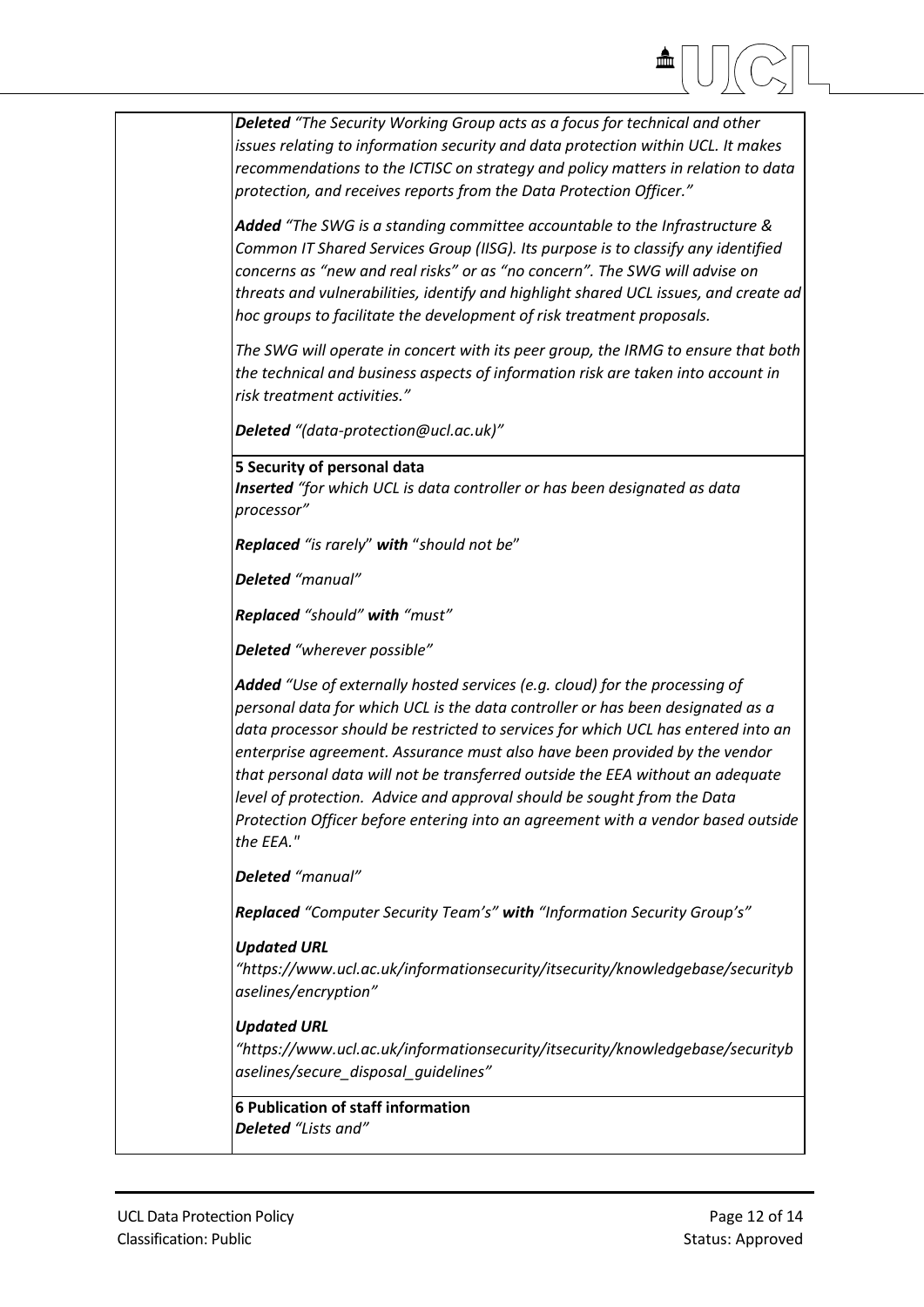| m                                                                                                                                                                                                                                                                                                                                                                                                                                                                                                                                                                                               |  |
|-------------------------------------------------------------------------------------------------------------------------------------------------------------------------------------------------------------------------------------------------------------------------------------------------------------------------------------------------------------------------------------------------------------------------------------------------------------------------------------------------------------------------------------------------------------------------------------------------|--|
| Deleted "However, there are circumstances in which, for security and other<br>reasons, agreed subsets of the above data about UCL staff will not be published.<br>This is not within the scope of the Data Protection Act but is subject to UCL's ex-<br>directory policy."<br>Added "However, there are circumstances in which, for security and other<br>reasons, agreed subsets of the above data about UCL staff will not be published in<br>line with UCL's ex-directory policy. See http://www.ucl.ac.uk/isd/how-to/ucl-<br>directory/ucl-directory-ex-directory for further information" |  |
| 7.1. Subject access rights<br><b>Updated URL</b><br>https://www.ucl.ac.uk/legal-services/dp-subject-access-request<br>Replaced "Officer" with "team"                                                                                                                                                                                                                                                                                                                                                                                                                                            |  |
| Inserted word "some" in the line "examination scripts and some research data"<br>Deleted "Although the DPA applies only to living individuals, data about deceased<br>persons who at the time of processing would be under 100 years old should be<br>treated as personal data, unless the information is the subject of a valid request<br>under Freedom of Information legislation."                                                                                                                                                                                                          |  |
| 7.2. Monitoring<br><b>Updated URL</b><br>https://www.ucl.ac.uk/informationsecurity/policy/policy/public-<br>policy/Monitoring                                                                                                                                                                                                                                                                                                                                                                                                                                                                   |  |
| 8. Records Management<br><b>Added URLs:</b><br>"UCL Records Management Policy is here:<br>http://www.ucl.ac.uk/library/about/records-office/policy<br>UCL Retention Schedule is here: http://www.ucl.ac.uk/library/about/records-<br>office/retention"                                                                                                                                                                                                                                                                                                                                          |  |
| 9. Research using personal data<br>Inserted text "for which UCL is data controller or has been designated as data<br>processor" in line "Staff and students using personal data for which UCL is data<br>controller or has been designated as data processor in research must:"<br>Replaced "Records Office" with "Data Protection team"                                                                                                                                                                                                                                                        |  |
| Section 4 Definitions from the earlier document have been moved to the<br>common Glossary, this has resulted in subsequent sections being renumbered                                                                                                                                                                                                                                                                                                                                                                                                                                            |  |

## Approvals

 $\mathbf{I}$ 

| Approved by the Chair of the Information Strategy Committee | 15-Feb-2011 |
|-------------------------------------------------------------|-------------|
| <b>Endorsed by the Security Working Group</b>               | 22-Feb-2017 |